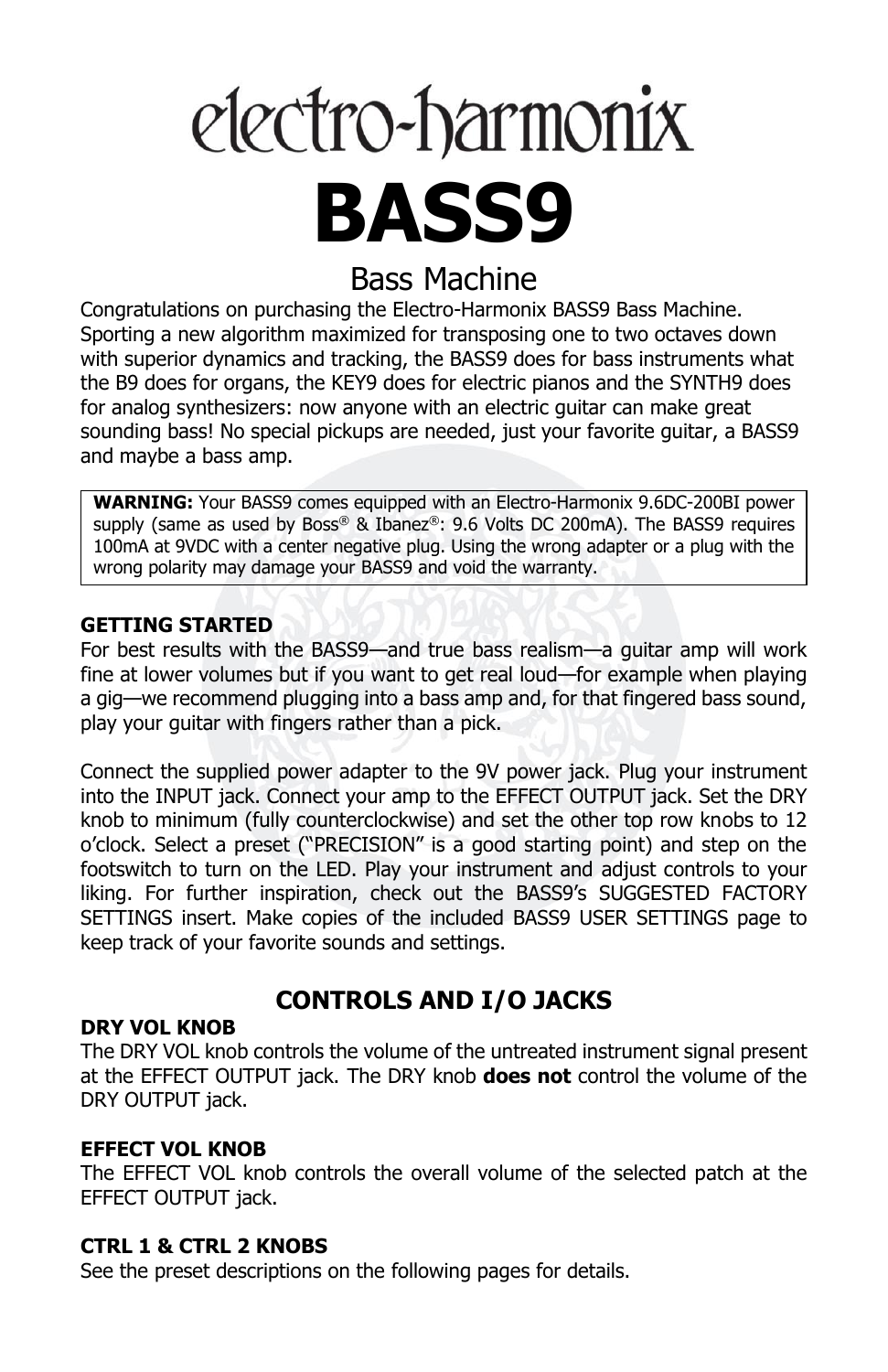#### **MODE KNOB**

Turn the white knob to select a bass patch.

#### **INPUT JACK**

Plug your instrument or the output of another effects pedal into this ¼" jack. See Tips 1 & 3 on the following page for more on connecting your BASS9.

#### **DRY OUTPUT JACK**

The DRY OUTPUT jack outputs the signal present at the INPUT jack through a buffer circuit. In either EFFECT or BYPASS mode, the dry signal is always present at the DRY OUTPUT jack.

#### **EFFECT OUTPUT JACK**

The EFFECT OUTPUT jack outputs the mix set by the DRY and EFFECT volume controls. In BYPASS mode, EFFECT OUTPUT outputs the buffered bypass signal.

#### **BYPASS FOOTSWITCH & STATUS LED**

Press the BYPASS footswitch to toggle the EFFECT OUTPUT jack between buffered BYPASS and EFFECT mode. The status LED lights when you are in EFFECT mode.

## **PRESET DESCRIPTIONS**

- **1. PRECISION –** An emulation of the popular bass guitar standard. CTRL 1 controls the sub-octave, mixing between 1 octave down (counter-clockwise position) and 2 octaves down (clockwise position). CTRL 2 adjusts your tone which is modeled after the original instrument's tone control.
- **2. LONGHORN –** Inspired by the Danelectro® 6-string basses from the '50s, this patch is great for copping baritone style tones. CTRL 1 adjusts the pitch in half steps from -1 octave (CCW) to unity (CW). CTRL 2 controls a vintage tremolo effect which increases in depth and rate as the knob is turned up. Unique ring modulation effects are generated when the knob is turned past 2 o'clock. Also use the Longhorn preset to detune your guitar for metal!
- **3. FRETLESS –** Emulation of both electric and upright fretless basses. CTRL 1 controls the buzzy growl sound of a fretless instrument. CTRL 2 adds a classic Jaco-style chorus effect which intensifies as the knob is turned up. Pro Tip: light palm mutes with your right hand produce a more realistic upright sound.
- **4. SYNTH –** A big sounding bass synthesizer modeled after the classic Taurus® synthesizer. Use CTRL 1 to adjust the synth's note range—in four sections of the knob—split between octaves and fifths. CTRL 2 adjusts the synthesizer's envelope filter range. Higher settings of CTRL2 makes for a brighter and wider filter sweeps.
- **5. VIRTUAL –** A unique patch that allows you to adjust your bass's body density and neck length. CTRL 1 adjusts body density; higher settings produce longer, piano-like sustain. CTRL 2 adjusts neck length, where the length increases as the knob is turned clockwise.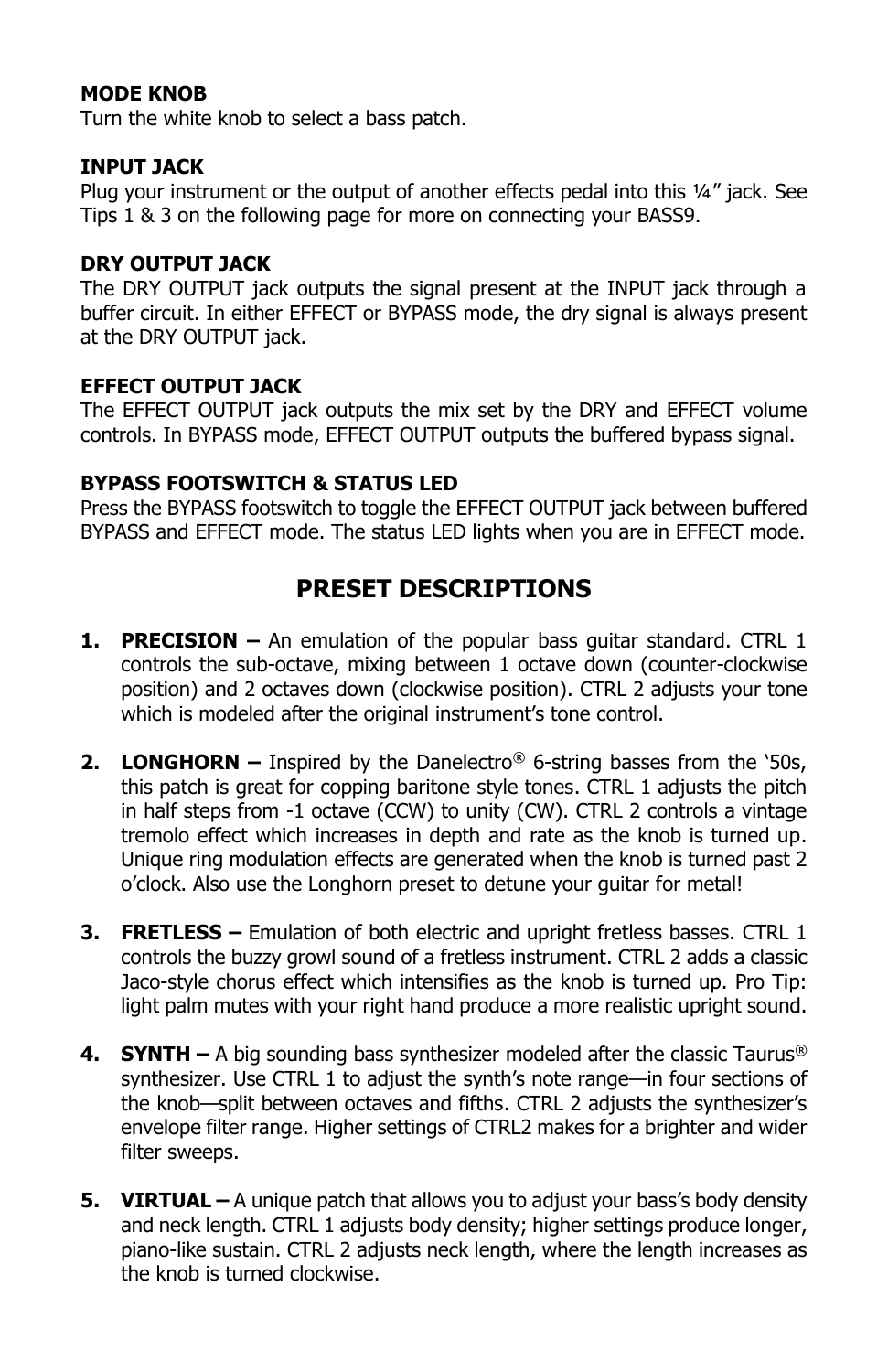- **6. BOWED –** A classic bowed bass sound with adjustable attack. CTRL 1 controls sub-octave mixing between 1 octave down (CCW) and 2 octaves down (CW). CTRL 2 adjusts the bow's attack speed, as you turn up the knob, the attack speed slows. The attack effect is fully polyphonic.
- **7. SPLIT BASS –** This patch provides a sub-octave effect on all notes below F#3—the F# found at the fourth fret of the D-sting on a standard guitar. It does not pitch shift notes above G3. This allows a guitar player to play bass lines with the lower two strings of a guitar and chords or melody with the highest three strings. CTRL 1 adjusts bass tone by adding upper harmonics as the knob is turned clockwise. CTRL 2 provides an envelope filter/auto-wah effect on all notes you play. As you turn CTRL2 up, the wah effect intensifies. Pro Tip: turn up the DRY knob to hear your guitar signal.
- **8. 3:03 –** A polyphonic emulation of one of the most sought-after vintage bass synthesizers. CTRL 1 adjusts the filter's envelope sweep depth or total range while CTRL 2 sets the envelope speed. Pro Tip: use the guitar's volume knob as a sensitivity control for envelope triggering.
- **9. FLIP-FLOP –** Inspired by the Electro-Harmonix Octave Multiplexer, this patch provides a '70s style logic driven sub-octave generator, except the BASS9 tracks without glitches! CTRL 1 handles sub-octave, mixing between 1 octave down (CCW) and 2 octaves down (CW). CTRL 2 adjusts the frequency of a synth-like low-pass filter.

## **NOTES AND SPECIFICATIONS**

- Buffered bypass
- Input impedance:  $1M\Omega$
- Output impedance (for both output jacks):  $500\Omega$
- Current draw: 100mA

## **TIPS ON GETTING OPTIMUM PERFORMANCE FROM THE BASS9**

- **1.** The BASS9 is generally best used as the first pedal in an effects chain. Place distortion, modulation, delay, and reverb effects after the BASS9. The unit will not perform well if placed in the effects loop of a guitar amp.
- **2.** Much of the BASS9's tone is dependent on your guitar's original tone. Try experimenting with different pickup positions and tone settings to add more versatility to your bass sounds. Different picking styles such as finger and thumb picking, picks, hammer-on, etc. will have a major impact on the bass tone produced by the BASS9.
- **3.** Avoid placing a distortion or overdrive in front of the BASS9, which could muddy up the input signal and cause the tracking to be unstable. If you want to add overdrive or distortion, place it after the BASS9.

All third party trademarks referenced by EHX remain the property of their respective owners. Any references to such trademarks herein is simply to identify the corresponding third party goods and is nominative fair use under the trademark law.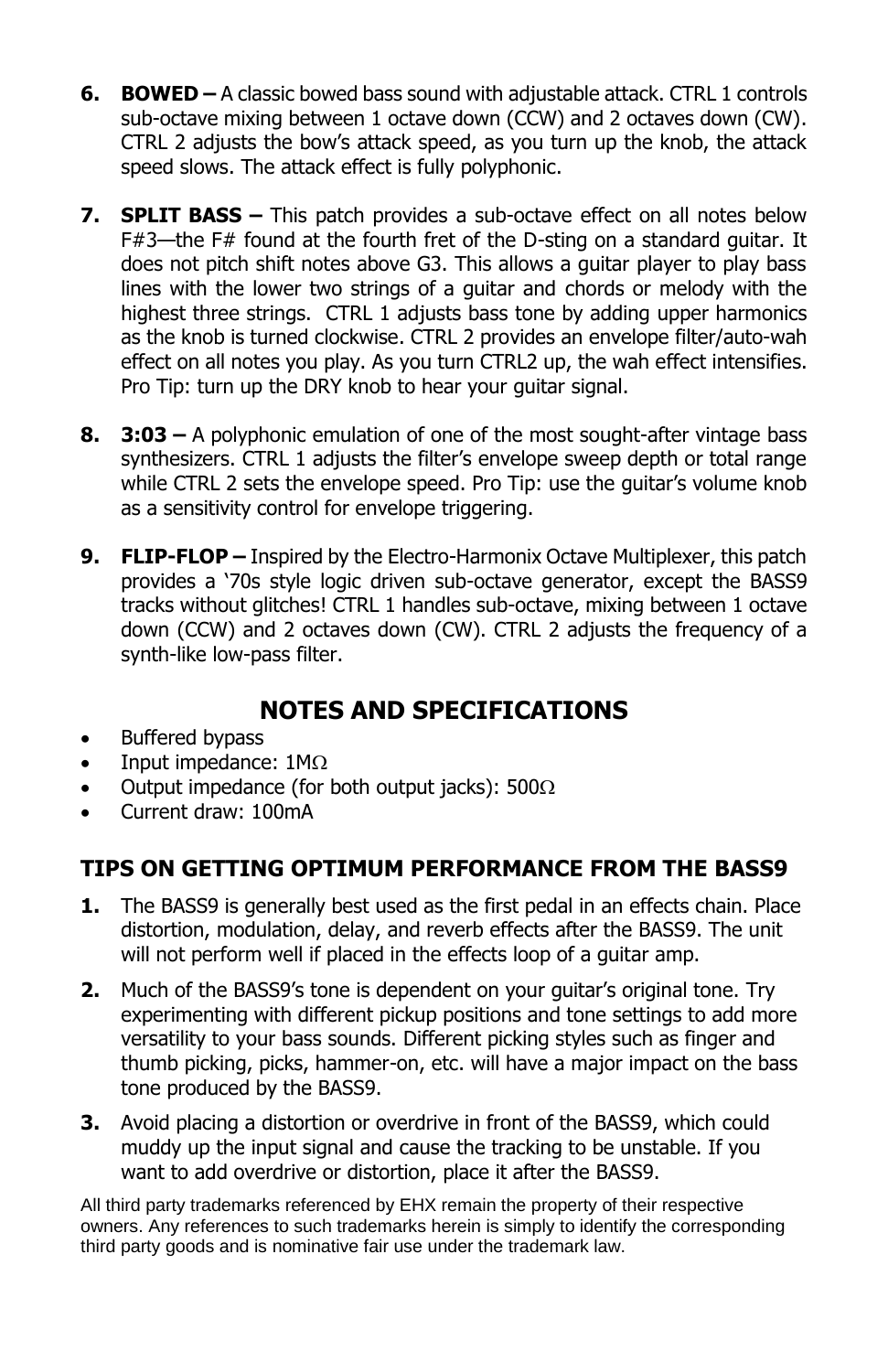#### **- WARRANTY INFORMATION -**

Please register online at http://www.ehx.com/product-registration or complete and return the enclosed warranty card within 10 days of purchase. Electro-Harmonix will repair or replace, at its discretion, a product that fails to operate due to defects in materials or workmanship for a period of one year from date of purchase. This applies only to original purchasers who have bought their product from an authorized Electro-Harmonix retailer. Repaired or replaced units will then be warranted for the unexpired portion of the original warranty term.

If you should need to return your unit for service within the warranty period, please contact the appropriate office listed below. Customers outside the regions listed below, please contact EHX Customer Service for information on warranty repairs at info@ehx.com or +1- 718-937-8300. USA and Canadian customers: please obtain a **Return Authorization Number** (RA#) from EHX Customer Service before returning your product. Include-with your returned unit-a written description of the problem as well as your name, address, telephone number, e-mail address, RA#, and a copy of your receipt clearly showing the purchase date.

#### **United States & Canada**

EHX CUSTOMER SERVICE ELECTRO-HARMONIX c/o NEW SENSOR CORP. 47-50 33RD STREET LONG ISLAND CITY, NY 11101 Tel: 718-937-8300 Email: info@ehx.com

**Europe** JOHN WILLIAMS ELECTRO-HARMONIX UK 13 CWMDONKIN TERRACE SWANSEA SA2 0RQ UNITED KINGDOM Tel: +44 179 247 3258 Email: electroharmonixuk@virginmedia.com

To hear demos on all EHX pedals visit us on the web at **www.ehx.com** Email us at **[info@ehx.com](mailto:info@ehx.com)**

#### **FCC COMPLIANCE**

Note: This equipment has been tested and found to comply with the limits for a Class B digital device, pursuant to part 15 of the FCC Rules. These limits are designed to provide reasonable protection against harmful interference in a residential installation. This equipment generates, uses and can radiate radio frequency energy and, if not installed and used in accordance with the instructions, may cause harmful interference to radio communications. However, there is no guarantee that interference will not occur in a particular installation. If this equipment does cause harmful interference to radio or television reception, which can be determined by turning the equipment off and on, the user is encouraged to try to correct the interference by one or more of the following measures:

- Reorient or relocate the receiving antenna.
- Increase the separation between the equipment and receiver.
- Connect the equipment into an outlet on a circuit different from that to which the receiver is connected.
- Consult the dealer or an experienced radio/TV technician for help**.**

Modifications not expressly approved by the manufacturer could void the user's authority to operate the equipment under FCC rules.

The CE logo indicates that this product has been tested and shown to conform with all applicable European Conformity directives.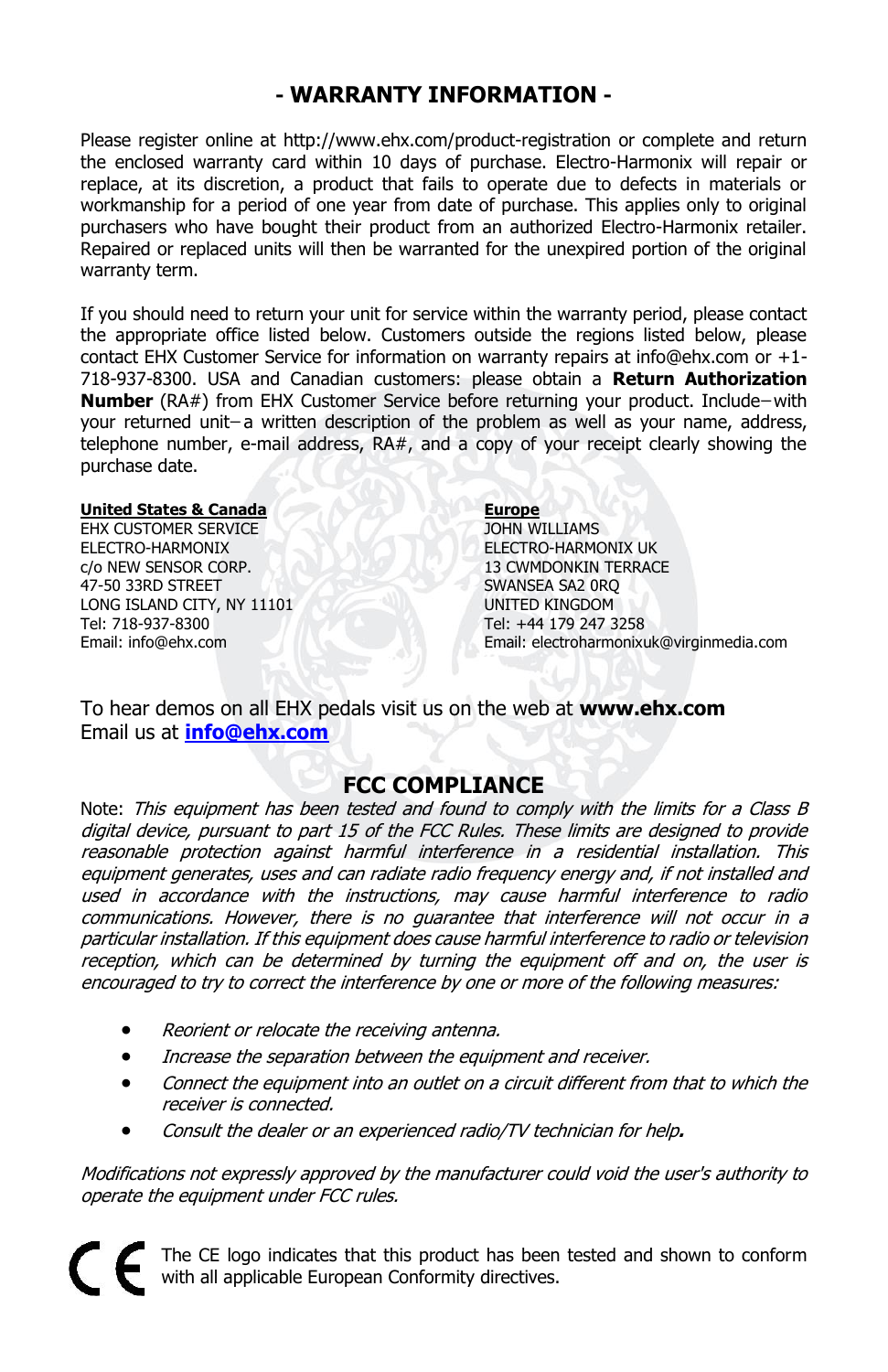#### **BASS9 SUGGESTED FACTORY SETTINGS**